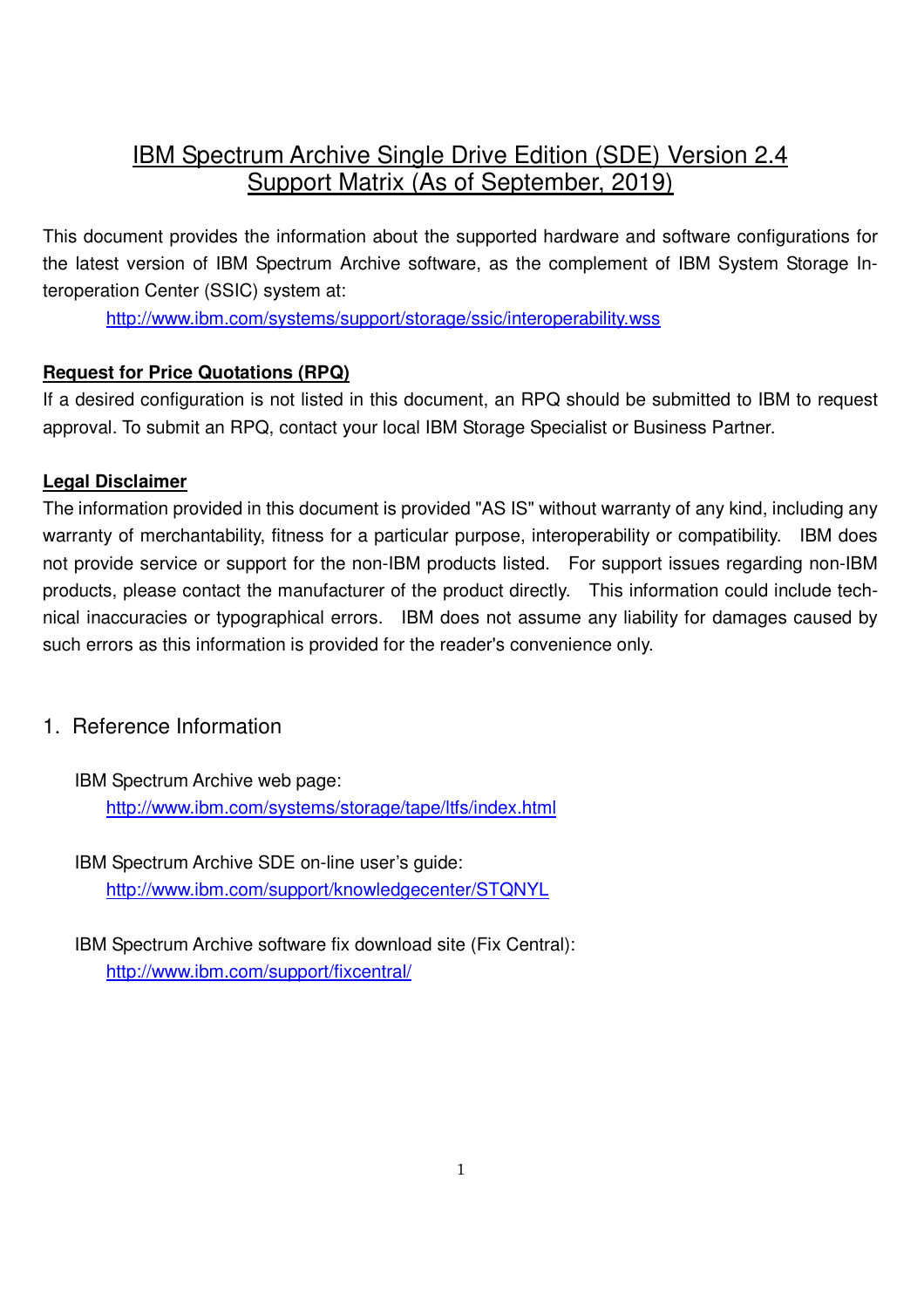## 2. Supported Hardware Configuration

Tested Tape Drives:

Linear Tape-Open (LTO) Tape Drive

IBM LTO-5 half-height tape drive

IBM LTO-5 full-height tape drive

IBM LTO-6 half-height tape drive

IBM LTO-6 full-height tape drive

IBM LTO-7 half-height tape drive

IBM LTO-7 full-height tape drive

IBM LTO-8 half-height tape drive

IBM LTO-8 full-height tape drive

IBM Enterprise Tape Drive

IBM TS1140 enterprise tape drive

IBM TS1150 enterprise tape drive

IBM TS1155 (3592 55F or 55G) enterprise tape drive

IBM TS1160 enterprise tape drive

Supported Host Interface:

SAS/Fiber Channel HBA (Linux, Windows): Search the supported HBA on the SSIC with both tape drive and OS to the key. SAS/Fiber Channel HBA (Mac): ATTO ExpressSAS H6F0 ATTO ExpressSAS H680 ATTO ExpressSAS H644 ATTO Thunderlink SH 3128

USB Ports:

USB 3.0 Ports on Intel x86 compatible PC and Mac

Thunderbolt Ports:

Thunderbolt Ports on Mac, using 3rd party Thunderbolt-to-SAS adapter

For other hardware configuration and interoperability for the IBM Spectrum Archive SDE on IBM branded tape drives, such as host bus adapters (HBA) and SAN switch, please search the information on the SSIC.

For OEM branded tape drives, ask your supplier about the interoperability and the availability of latest drive firmware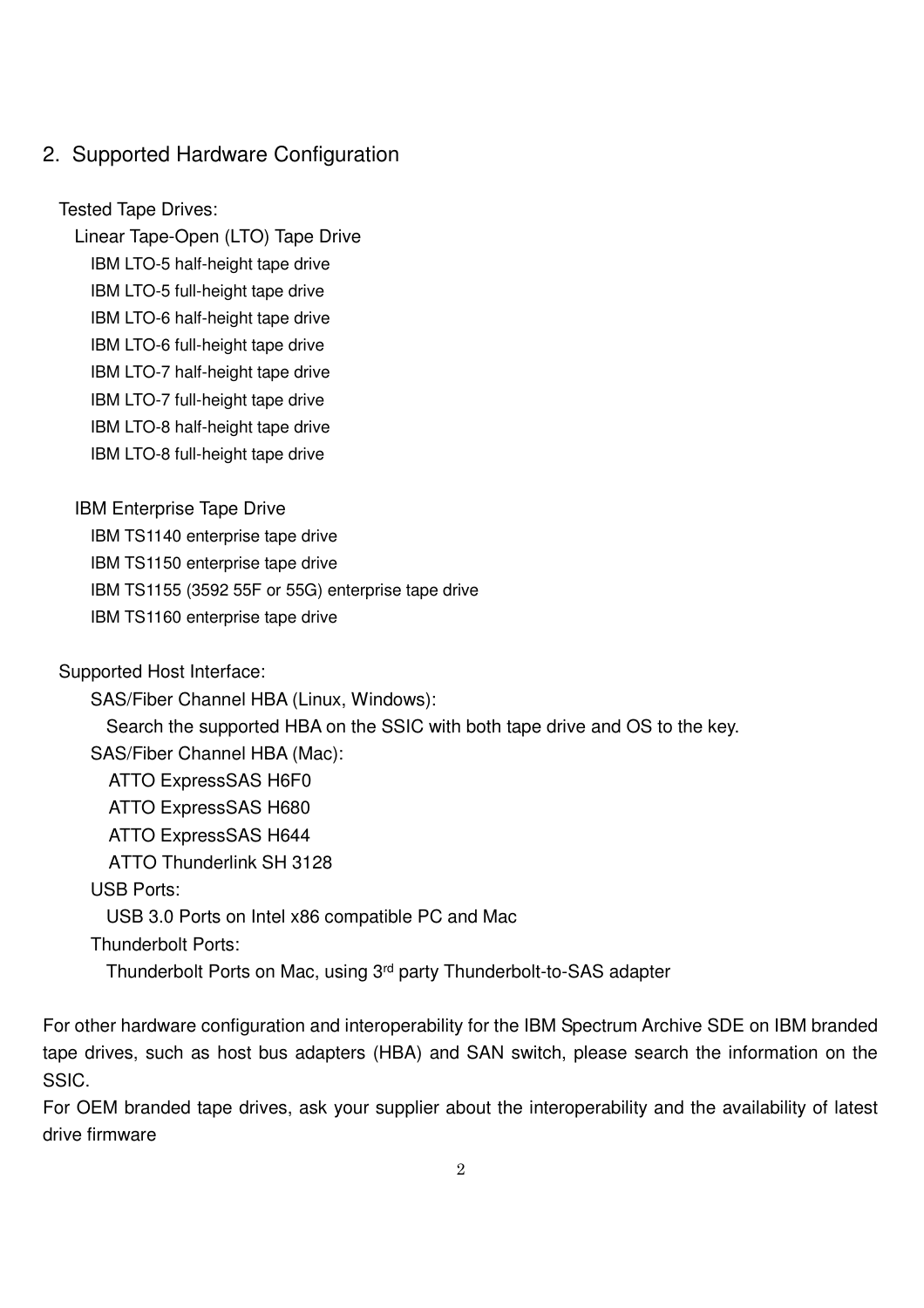## 3. IBM Spectrum Archive Single Drive Edition Version 2.4.1.2 for Linux (Build 10254)

Supported OS:

Red Hat Enterprise Linux (RHEL)

- $7.2 (x86 64)$
- 7.3 (x86\_64 and ppc64le)
- 7.4 (x86\_64 and ppc64le)
- 7.5 (x86\_64 and ppc64le)
- $7.6$  ( $x86$  64 and ppc64le)

Prerequisite Software:

None

Note: The installation of IBM Tape Device Driver is no longer required.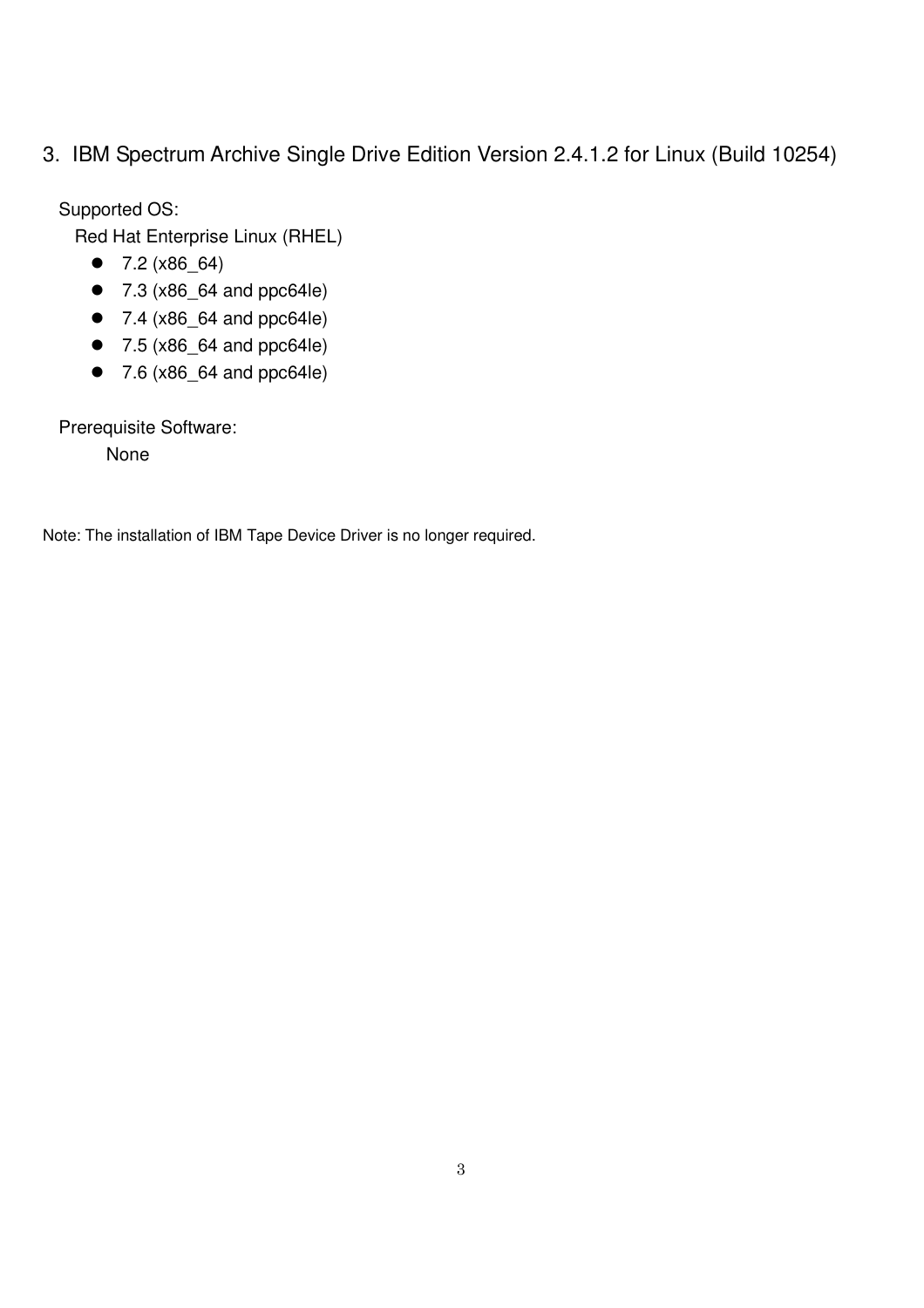4. IBM Spectrum Archive Single Drive Edition Version 2.4.1.2 for Mac OS X (Build 10253)

Supported OS:

OS X

● El Capitan 10.11

macOS

- $\bullet$  Sierra 10.12
- High Sierra 10.13
- $\bullet$  Mojave 10.14

Prerequisite Software:

ICU Framework 4.8.1.1 (Available in the IBM Spectrum Archive SDE software package) FUSE for macOS 3.6.3 (Available in the IBM Spectrum Archive SDE software package)